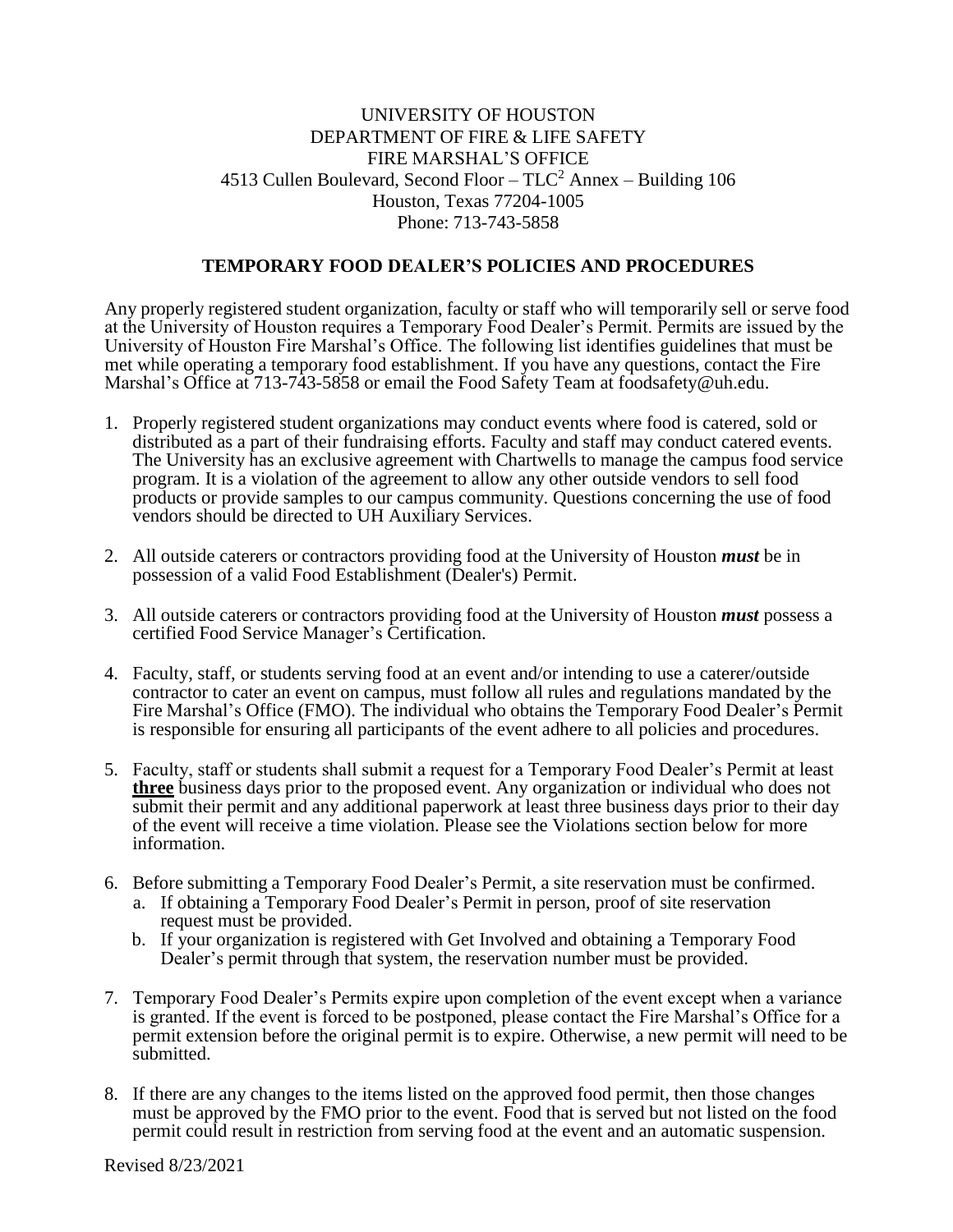- 9. Faculty, staff and students providing temporary food service establishments on campus shall comply with the requirements of the [Texas Food Establishment Rules, Section §228.222](https://texreg.sos.state.tx.us/public/readtac%24ext.TacPage?sl=R&app=9&p_dir&p_rloc&p_tloc&p_ploc&pg=1&p_tac&ti=25&pt=1&ch=228&rl=222) Food shall be obtained from approved sources and be in sound condition. Food shall be prepared only in permitted or licensed establishments. **Food prepared in a private home is not allowed.** Failure to comply with these rules and regulations listed in the Requirements for Temporary Food Dealer's Permit section below will result in the revocation of the Temporary Food Dealer's Permit, and appropriate University disciplinary action.
- 10. There are some restricted operations where the University may impose additional requirements to protect against health hazards.
- 11. The University may prohibit the sale of some or all potentially hazardous foods. Hot ready to eat food items (e.g. pizza, doughnuts, etc.) must be sold within four hours of original receipt or must be discarded.
- 12. Any potentially hazardous foods sold or served must be prepared on-site by members of the organization (except delivered pizza/carry-out pizza). Potentially hazardous foods are foods that ifhandled or prepared improperly can cause a foodborne illness.
- 13. Temporary food [establishments planning](http://www.uh.edu/fire/forms/OpenFlamePermit.pdf) to use barbecue pits, sternos, reheating or any other hot holding devices that require an open flame must obtain an Open Flame Permit from the Fire Marshal's Office. A physical Open Flame Permit can be obtained by:
	- a. Submit [form](https://uh.edu/ehls/fire/permits/open-flame/) via email or in person to the Fire Marshal's Office
	- b. A digital copy can be submitted through Get Involved.

## **FOOD RISK CATEGORIES**

### **Low Risk:**

Low risk foods are items deemed as shelf stable, or non-potentially hazardous. It is required that commercially prepared baked goods (if not originally individually packaged) *must* be individually wrapped. The following "Low Risk" food items may be sold or served provided that they are prepackaged as individual servings:

| _andv | oda                              | --<br>hids. |
|-------|----------------------------------|-------------|
| ake   | $\cdot$ $\mathbf{A}$<br>M<br>IU. | mes<br>. .  |

- 1. To be classified as a "low risk" category, no food which requires refrigeration or a hot hold can be sold or served. This includes cream filled pastries, éclairs, cream pies, etc.
- 2. Beverages are permitted only if they are served from their original, unopened containers. All open beverages (punch, 2 liter bottles, etc.) are prohibited. Exceptions may be made by the Fire Marshal's Office.
- 3. All low risk food items shall be individually wrapped at original point of preparation.
- 4. Items shall be transported in a covered, dust proof container.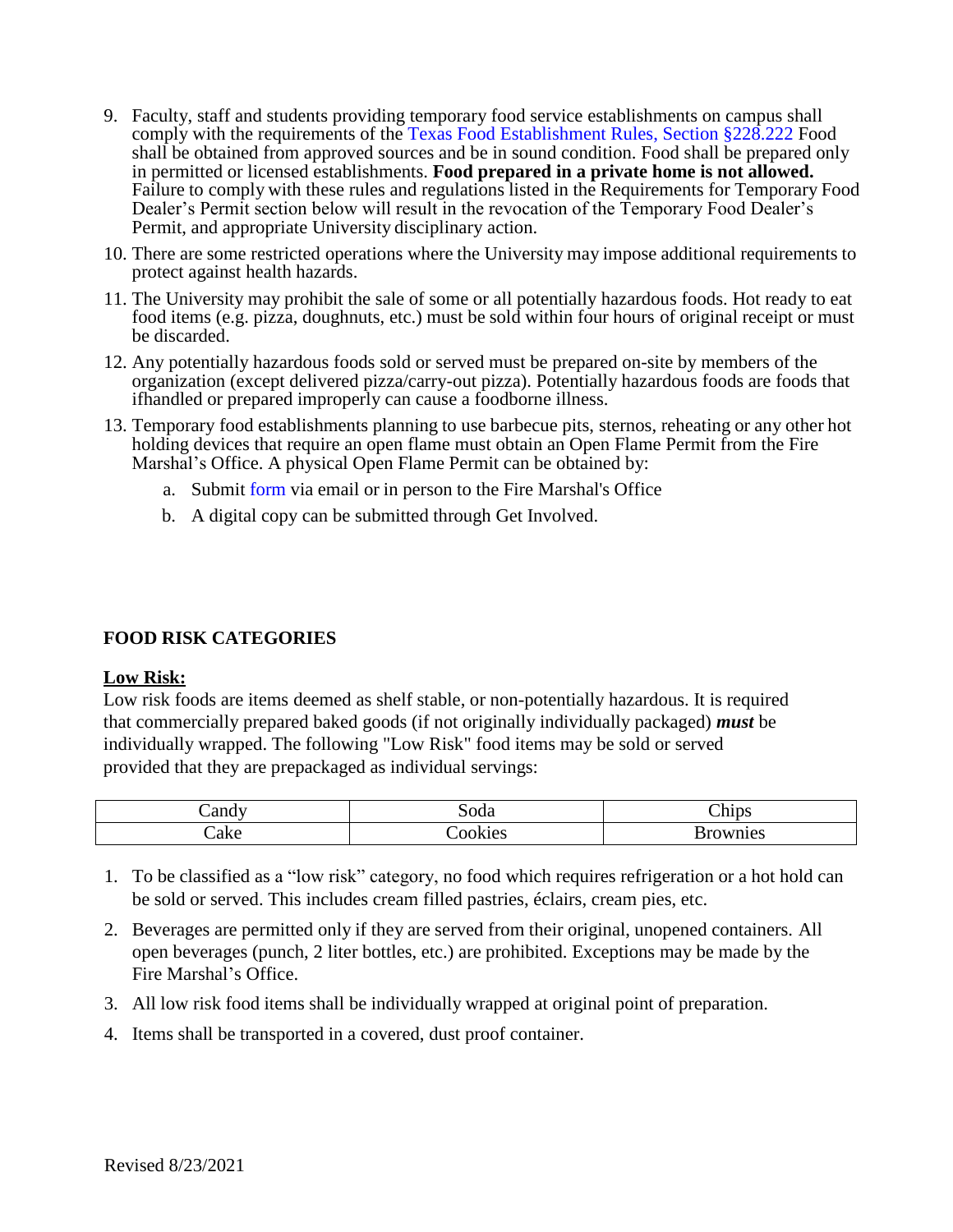# **Medium Risk:**

Food items requiring special handling, such as refrigeration or heating, may be sold as "Medium Risk" food sales. To be classified as a "medium risk" category, food items may require special handling, such as refrigeration or heating, but should not require excessive preparation. Food requiring preparation by charcoal, wood burning or propane device will be allowed in designated campus locations (Lynn Eusan Park and Butler Plaza) with an approved Open Flame Permit.

Medium risk items will be limited to:

| Hot dogs (with no chili) | Sandwiches |
|--------------------------|------------|
| Nachos (with no chili)   | Pizza      |

## **High Risk:**

Selling or serving any "High Risk" food item, whether hot or cold, purchased or donated, will be allowed by University policy only for those whom first obtain a Food Handler's Certificate. The Food Handler's Certificate can be obtained through any ANSI approved food handler's course found [here.](https://www.dshs.texas.gov/food-handlers/training/online.aspx) If you are not sure if your food handler's certificate is from an approved source, please contact the Food Safety Team. Fees are associated with obtaining these certificates. Once the certificate is obtained, attach a copy of it to your permit request.

Exceptions for allowing "High Risk" food items to be sold or served may be approved with prior authorization from the Fire Marshal's Office. The adherence to the University of Houston's policies and procedures listed in this document applies.

 $\bullet$ All events (held by students, faculty or staff) serving or selling "high risk" food **must** have a food handler's certificate on site at all times and must be able to show proper identification of the food handler when asked.

| Milk and milk products       | Shell eggs                     | Baked or boiled potatoes |
|------------------------------|--------------------------------|--------------------------|
| Poultry (Chicken, Turkey)    | Fish                           | Cooked Rice              |
| Tofu                         | Meats: Beef, Pork, Lamb        | Heat treated plant food  |
| $\text{Soy}$ – protein foods | <b>Shellfish and Crustacea</b> | Garlic and oil mixtures  |
| Raw sprouts and seeds        | Cut melons                     | Cooked beans             |

The following items are examples of "High Risk" items.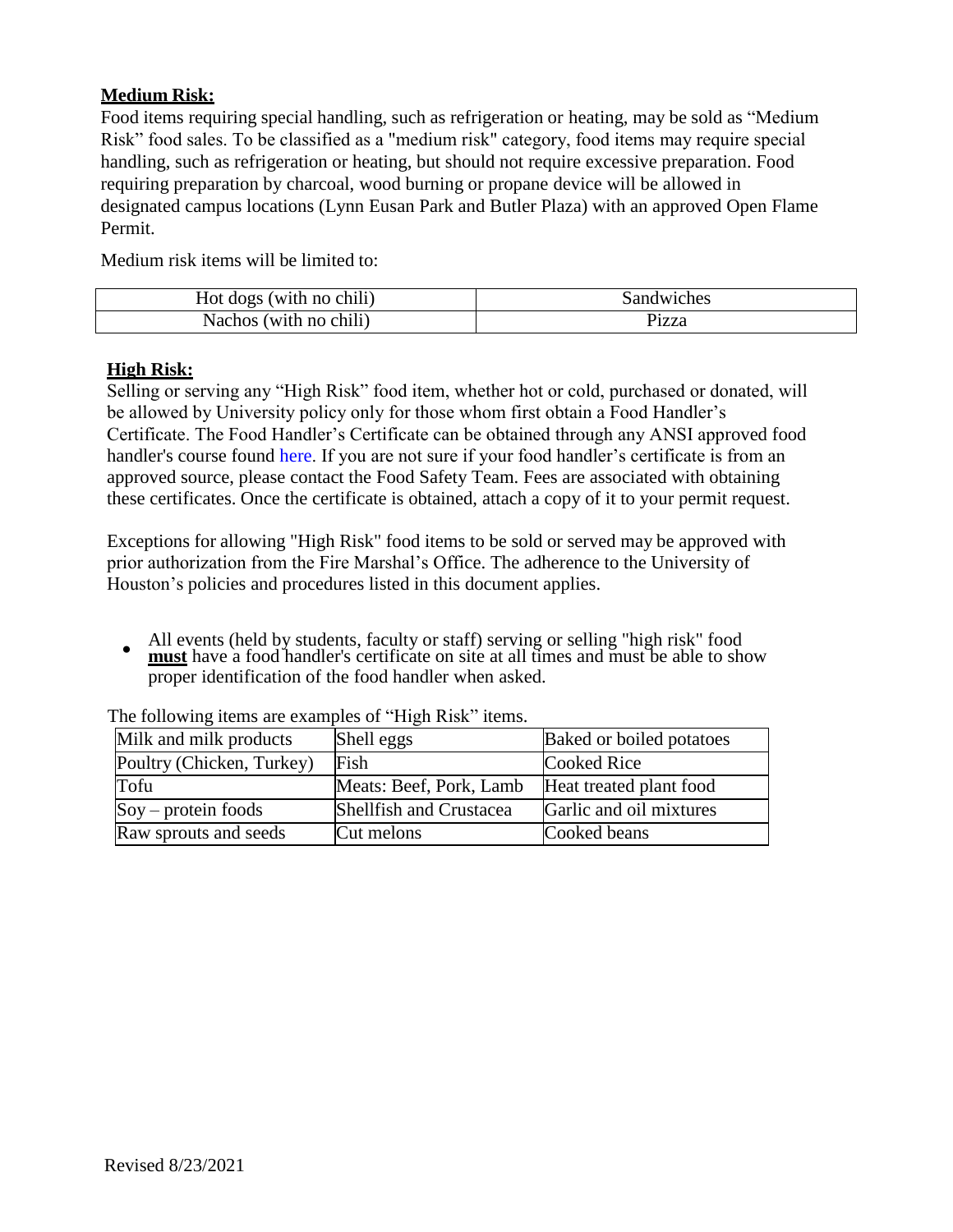## **Food and Food Preparation:**

- 1. Food shall be obtained from approved sources and be in sound condition.
- 2. Meat and poultry products shall be cooked to the following minimum internal temperatures:
	- a. Poultry =  $165^{\circ}F$
	- b. Ground meats and pork  $= 155^{\circ}F$
	- c. Other meats  $= 145^{\circ}F$
- 3. Potentially hazardous foods (e.g. foods which consist in whole, or in part of meat; poultry; seafood; dairy; cooked beans; rice; potatoes; or pasta; etc.) must be maintained at **135°F** or above for *hot foods*, or **41°F** or below for *cold foods*. A calibrated thermometer must be on site when potentially hazardous foods are sold/served.
- 4. A properly scaled **metal stem-type thermometer** shall be used to monitor the proper internal cooking and holding temperatures of potentially hazardous foods.
- 5. All food, regardless of risk level, must be properly covered at all times to prevent from exposure or possible contamination.
- 6. Ice used for human consumption must be from an approved source, and stored in bags until used and dispensed properly. DO NOT store any food in water, or ice that is intended for human consumption. Use ice scoop or disposable gloves to handle ice. Do not use bare hands.
- 7. Potentially hazardous foods needing to be reheated prior to the start of the event; must be done rapidly to 165°F or above for at least 15 seconds. A microwave oven, conventional oven, stove, or electrical skillet may be used. Crock pots, chafing dishes, or food warmers CANNOTbe used to rapidly reheat foods.
- 8. Store all food, utensils, plates, cups, and napkins at least 6 inches above the ground.

### **Equipment:**

- 1. Food contact with surfaces of equipment shall be protected from contamination by consumers using separating counters, tables, sneeze guards, etc.
- 2. Provide only single-service articles (e.g. plastic knives, forks, and spoons) to consumers.
- 3. Utensils, including ice scoops, shall be provided to minimize handling of foods.
- 4. Provide three containers (large enough to completely immerse the largest knife, fork, or spoon) for utensil washing with the following contents:
	- Container  $#1$  Potable water and soap mixture
	- Container #2– Clean potable water
	- Container  $#3$  Sanitation solution (2 caps full of bleach to 1 gallon of water)